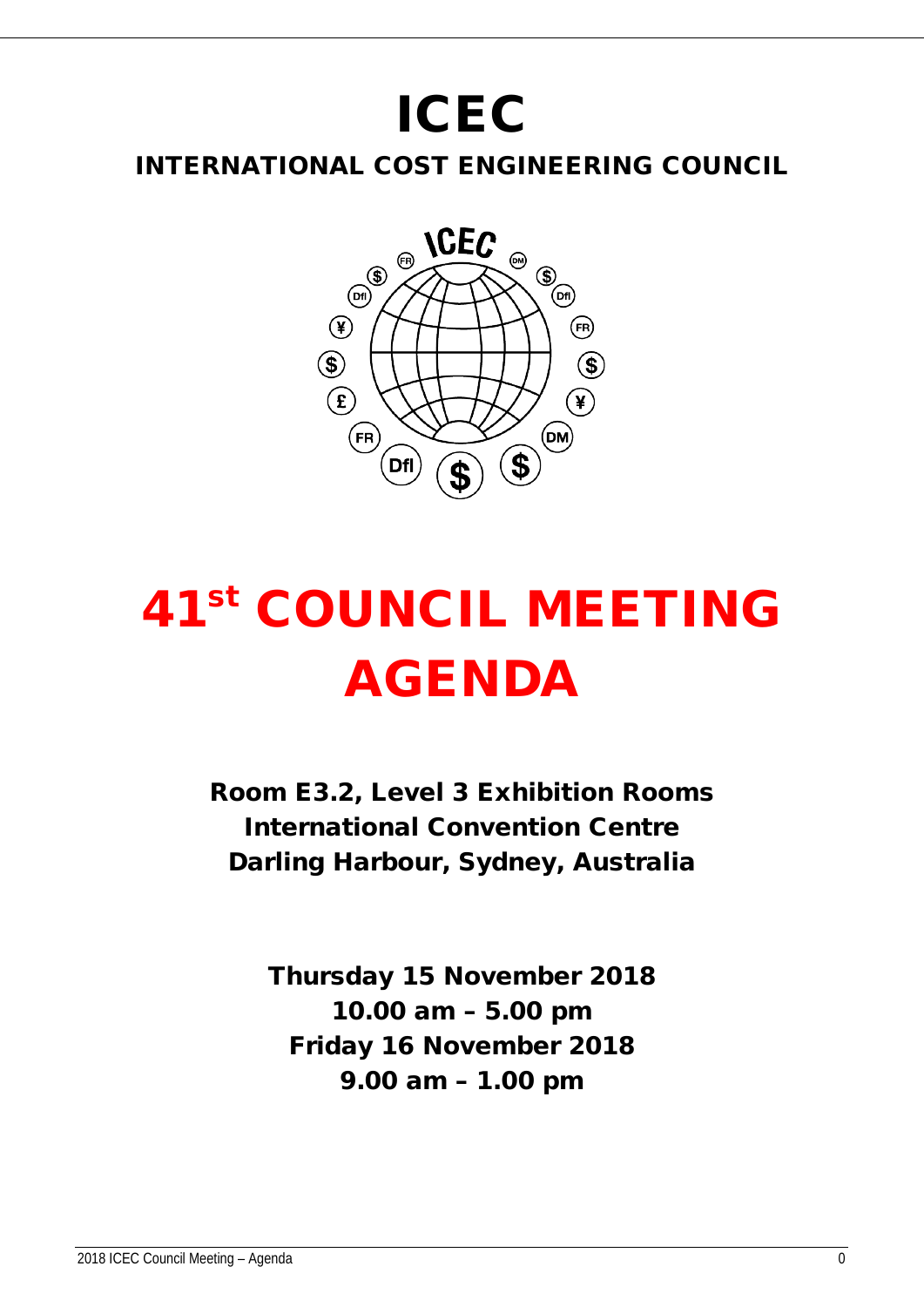## AGENDA



### 2018 41<sup>st</sup> International Cost Engineering Council (ICEC) Meeting

#### **1 Welcome and Introductions**

Chair – TT Cheung

#### **2 Attendance and Apologies**

Peter Smith

#### **3 Minute's Silence**

In Remembrance - José Chacon de Assis (IBEC – Brazilian Institute of Cost Engineers)

#### **4 Minutes of 40th Council Meeting: 8-9 October 2016 – Rio de Janeiro, Brazil**

Peter Smith

#### **5 Matters Arising from the Minutes**

Peter Smith

#### **6 ICEC Executive Officer Reports**

- 
- a. Chair TT Cheung
- b. Senior Vice Chair Fwadwo H Osei-Asante
- c. Administrative Vice Chair Gianluca di Castri
- d. Administrative Vice Chair Julie Owen
- e. Technical Vice Chair Angelo do Valle
- f. Advisory Board Chair<br>
q. Research Director Alexia Nalewaik
- g. Research Director Alexia Nale<br>h. Region 1 Director Paulo Dias
- h. Region 1 Director  **Paulo Dianus Paulo Dianus Paulo Dianus**<br>i. Region 2 Director Alec Rav
- 
- i. Region 2 Director<br>
i. Region 3 Director<br>
i. Region 3 Director<br>
i. Region 3 Director j. Region 3 Director
- k. Region 4 Director Eugene Seah
- l. Research Director Alexia Nalewaik
- 
- m. ICEC/IPMA Director<br>
n. Middle East Director<br>
 Madhu Pillai n. Middle East Director
- o. Secretary-General Peter Smith
	- i. Secretary General Report
	- ii. Financial report

#### **7 New ICEC Members**

- a. Applications: Institution of Surveyors Uganda (ISU) - Application approved 27 May 2018 Pertubuhan Ukur Jurutera Dan Arkitek Puja (Brunei) Surveyor Division - Application received (for voting) Indonesian Association of Quantity Surveyors (IQSI) - Application received (for voting)
	-
	-
	-
- b. Possible New ICEC Members & New Member Strategies General Discussion
- c. Associations that have left ICEC Proposal to reinstate membership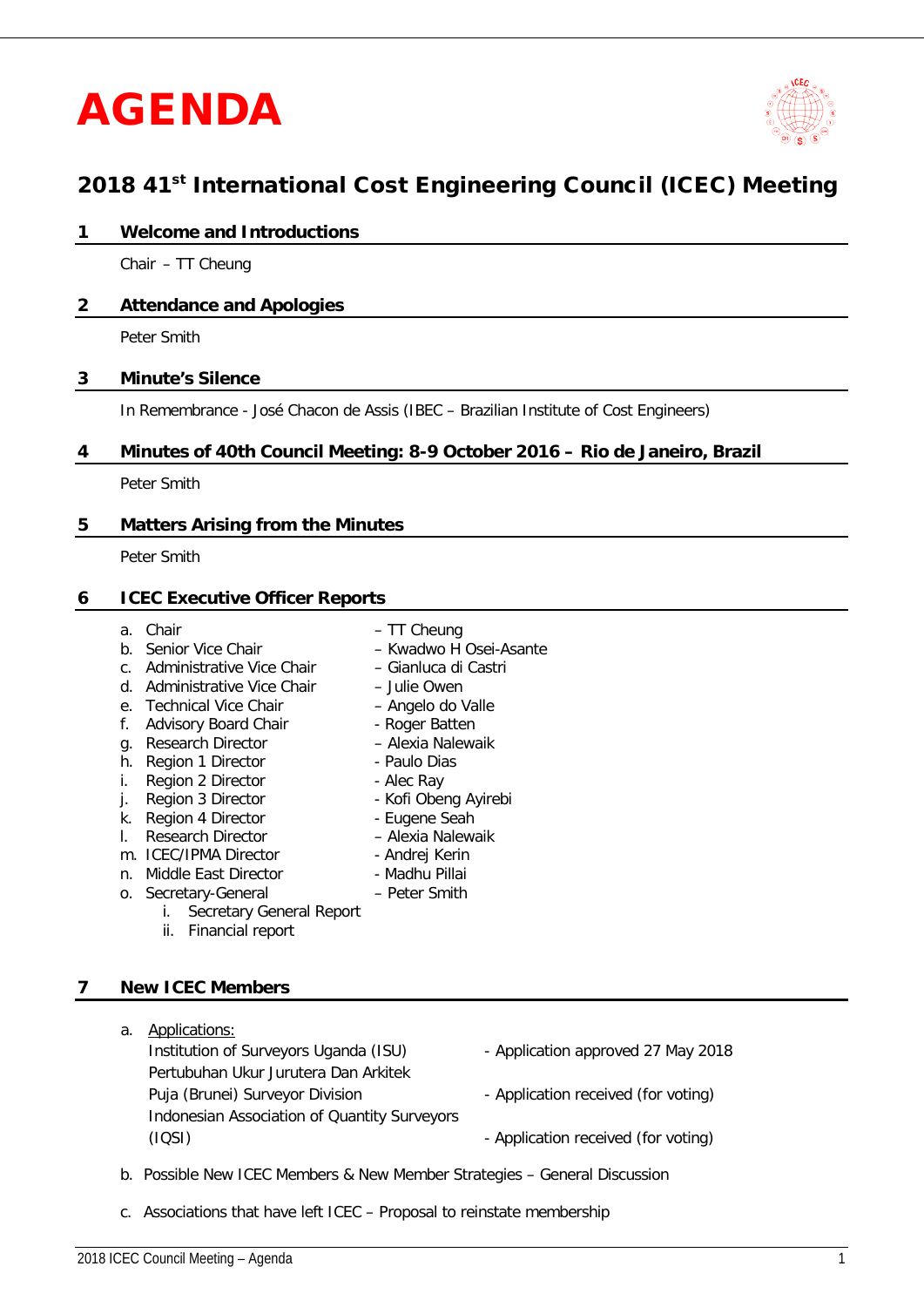#### **8 Reports – ICEC Member Associations**

#### **1 Region 1**

- a) AACE International United States
- b) CICH (Colegio de Ingenieros Civiles de Honduras / College of Civil Engineers Honduras)
- c) CIQS (Canadian Institute of Quantity Surveyors)
- d) GOGRC (Venezuela Grupo OFC Guia de Costos)
- e) IBEC (Instituto Brasileiro de Engenharia de Custos)
- f) SMIEFC (Sociedad Mexcana de Ingeneira Economica, Financiaeray de Costos)

#### **2 Region 2**

- a) ACostE (Association of Cost Engineers United Kingdom)
- b) AICE (Associazione Italiana d'Ingegneria Economica)
- c) CAPQS (Cyprus Association of Professional Quantity Surveyors)
- d) DACE (Nederlandse Stichting Voor Kostentechniek)
- e) DVP (German Association of Project Managers in the Construction Industry & Real Estate Economy)
- f) GTE / MKK (GTE Cost Engineering Club)
- g) CICES (Chartered Institution of Civil Engineering Surveyors) United Kingdom
- h) PMA (Projekt Management Austria)
- i) PMG (Project Management Greece)
- j) RACE (Romanian Association of Cost Engineering)
- k) SPPR (Spolocnost pre projektove riadenie / Project Management Association of Slovakia)
- l) SMaP (Association Francaise pour l'avancement du Management de Projet / Project Management Association of France)
- m) SPR (Spolocnost pro projektové rízení / Czech Association of Project Management)
- n) VSF (Verkefnastjornunarfelag Islands / Project Management Association of Iceland)
- o) ZPM (Slovenian Project Management Association)

#### **3. Region 3**

- a) ASAQS (Association of South African Quantity Surveyors)
- b) GhIS (Ghana Institution of Surveyors Quantity Surveying Division)
- c) INQS (Institute of Namibian Quantity Surveyors) (ICEC Associate Member)
- d) IQSK (Institute of Quantity Surveyors of Kenya)
- e) MAQS (The Mauritius Association of Quantity Surveyors) (ICEC Associate Member)
- f) NIACE (The Nigerian Institute of Appraisers and Cost Engineers)
- g) NIQS (Nigerian Institute of Quantity Surveyors)
- h) SAPCI (Southern African Project Controls Institute)
- i) ISU (Institution of Surveyors Uganda

#### **4. Region 4**

- a) AIQS (Australian Institute of Quantity Surveyors)
- b) ACES (Australian Cost Engineering Society)
- c) BSIJ (Building Surveyor's Institute of Japan / Nihon Kenchiku Sekesan Kyokai)
- d) CECA (China Engineering Cost Association)
- e) FIQS (Fiji Institute of Quantity Surveyors) (ICEC Associate Member);
- f) HKIS (Hong Kong Institute of Quantity Surveyors)
- g) IPMSL (Institute of Project Managers of Sri Lanka)
- h) IQSSL (Institute of Quantity Surveyors of Sri Lanka)
- i) PICQS (Philippines Institute of Certified Quantity Surveyors)
- j) RISM (Royal Institution of Surveyors, Malaysia / Pertubuhan Juruukur DiRaja Malaysia)
- k) NZIQS (New Zealand Institute of Quantity Surveyors)
- l) PMAI (Project Management Associates India)
- m) SISV (Singapore Institute of Surveyors and Valuers, Quantity Surveying Division)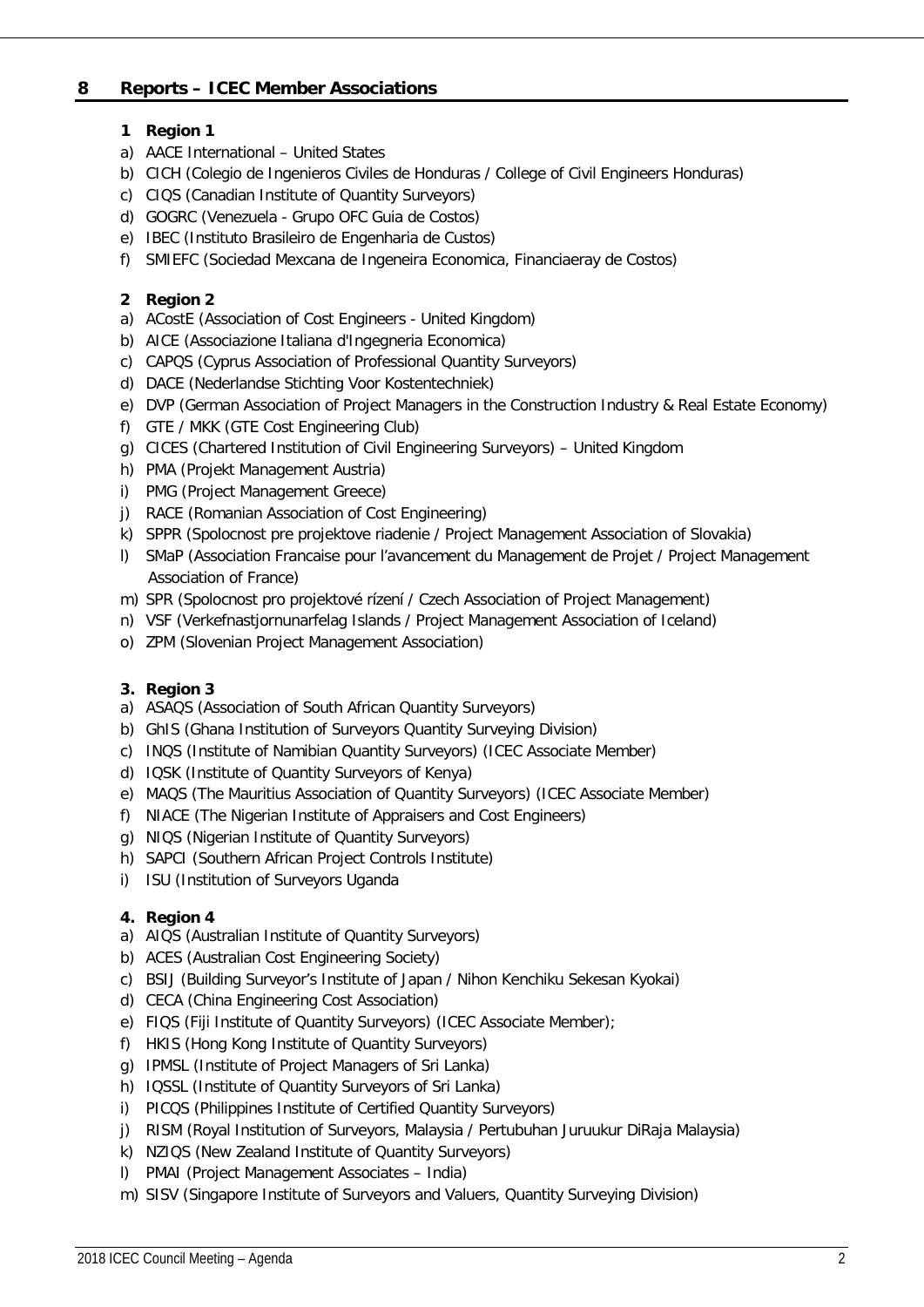#### **9 ICEC World Congresses**

| а. | 10 <sup>th</sup> World Congress 2016 overview    | - Region 1 | - Rio de Janeiro, Brazil (Angelo Valle)                               |
|----|--------------------------------------------------|------------|-----------------------------------------------------------------------|
|    | b. 11 <sup>th</sup> World Congress 2018 update   | - Region 4 | - Sydney, Australia (Anthony Mills/Lani Kirby)                        |
|    | c. 12 <sup>th</sup> World Congress 2020 planning | - Region 3 | - Accra, Ghana (Osei Asante/ Kofi Obeng Ayirebi<br>/ Michael Frimpong |
|    | d. 13th World Congress 2022 bid                  | - Region 2 | - Bid by DACE (Dutch Association of Cost<br>Engineers)                |

#### **10 ICEC Initiatives & Strategic Directions – 'Think Tank' Discussion**

- a. Current/Future Industry Directions & Needs of ICEC Member Associations
	- Global industry trends & impact on professional associations
	- Issues/challenges/opportunities currently faced by ICEC member associations
	- Strategies/initiatives being implemented by ICEC member associations
	- Feedback on how ICEC can provide greater value & assistance for ICEC member associations
- b. International Comparative Research ICEC Network
	- Research network groups
	- eg. QS/CE Practices Evolution/Comparisons, 5D BIM Implementation, Project Cost Overruns, etc.
- c. ICEC Global Collaboration
	- International Construction Measurement Standards Coalition
	- International Ethics Coalition
	- United Nations
	- World Federation of Engineers (WFEO)
	- MOC Associations (PAQS, AAQS, RICS, FIG, IPMA)
- d. ICEC Website Inventory ('One Stop' Shop for Global Sources of Cost Related Information)
	- Sources of Published Cost Sources (National, Regional & Global)
	- QS/CE/Project Controls Standards/Best Practices
	- ICEC International Cost Management Journal (ICMJ)
	- Project Cost Management Baseline Body of Knowledge
	- Project Cost Management Glossary of Terms
	- Certification & CPD Programs by ICEC Member Associations
	- Training programs & seminars by ICEC Member Associations
	- Project Cost Management Seminars/Congresses (National, Regional & Global)
	- ICEC Member Country Contacts
- e. ICEC Communications
	- ICEC Website
	- ICEC Global Professional Network Project (Linked In)
	- Social Media
	- Web based meeting platforms (Skype, etc)
	- Smart technology/software
	- International Roundup Newsletter
	- Promotional Materials
	- ICEC Information Kit
- f. ICEC Income Generation
	- ICEC Business Register
	- Advertising/Sponsorship Revenue
	- Individual membership
	- Other potential sources of income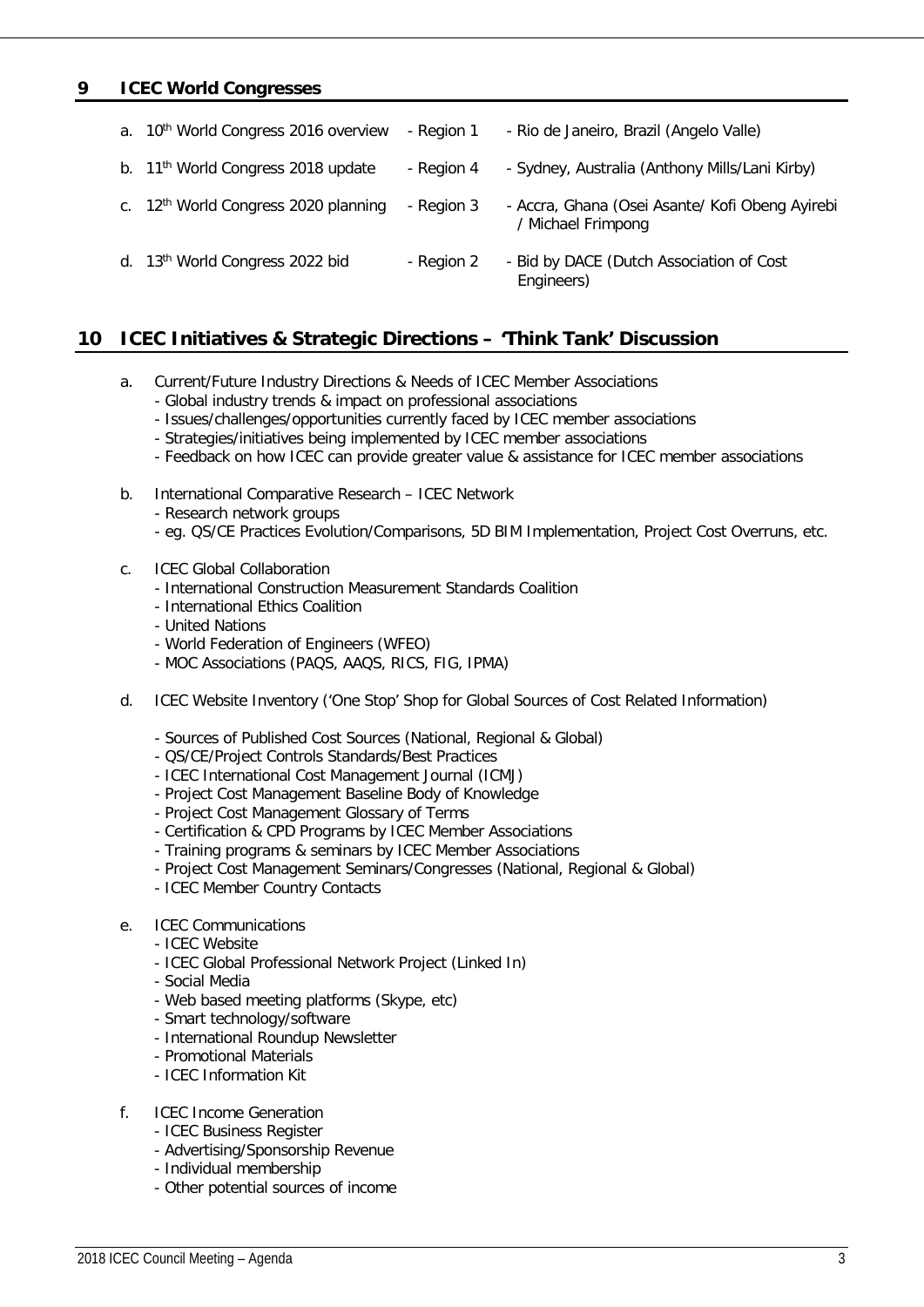- g. ICEC Accreditation Program for Member Association Certification and CPD Programs - Current status & further development
	- Promotion of international recognition/endorsement
- h. Emerging Nations/Professional Associations in Project Cost Management
	- Overview (eg. Russia, Iran, Indonesia, etc.)
	- Strategies to support these nations/associations
- i. ICEC Regional Structure Discussion on current ICEC regional structure & possible new regions - Middle East
	- Eastern Europe
	- South/Central/North America
	- Africa/North Africa
- j. ICEC Officer Positions & Roles
	- Discussion on possible New Director positions
	- Discussion on positions and roles generally
- k. Other ideas and suggestions Open Forum

#### **11 ICEC Young Member (Rising Professionals) Group**

TT Cheung/Eugene Seah

#### **12 ICEC Governance Structure – Update & Strategic Directions**

General Update Review of performance of ICEC Governance Structure Discussion on possible revisions

#### **13 ICEC Action Plan 2018-2020**

TT Cheung/Osei Asante Development of 2018-20 Action Plan (following 'Think Tank' Discussion)

#### **14 Region Workshops (Workshop Sessions)**

To be held Saturday 17<sup>th</sup> November 2018

#### **15 Memorandums of Cooperation (MOCs)**

Updates on existing MOCs

- a. AAQS
- b. FIG Commission 10
- c. IPMA
- d. PAQS
- e. RICS

Discussion on future MOCs

#### **16 International Construction Measurement Standards (ICMS)**

Update on current developments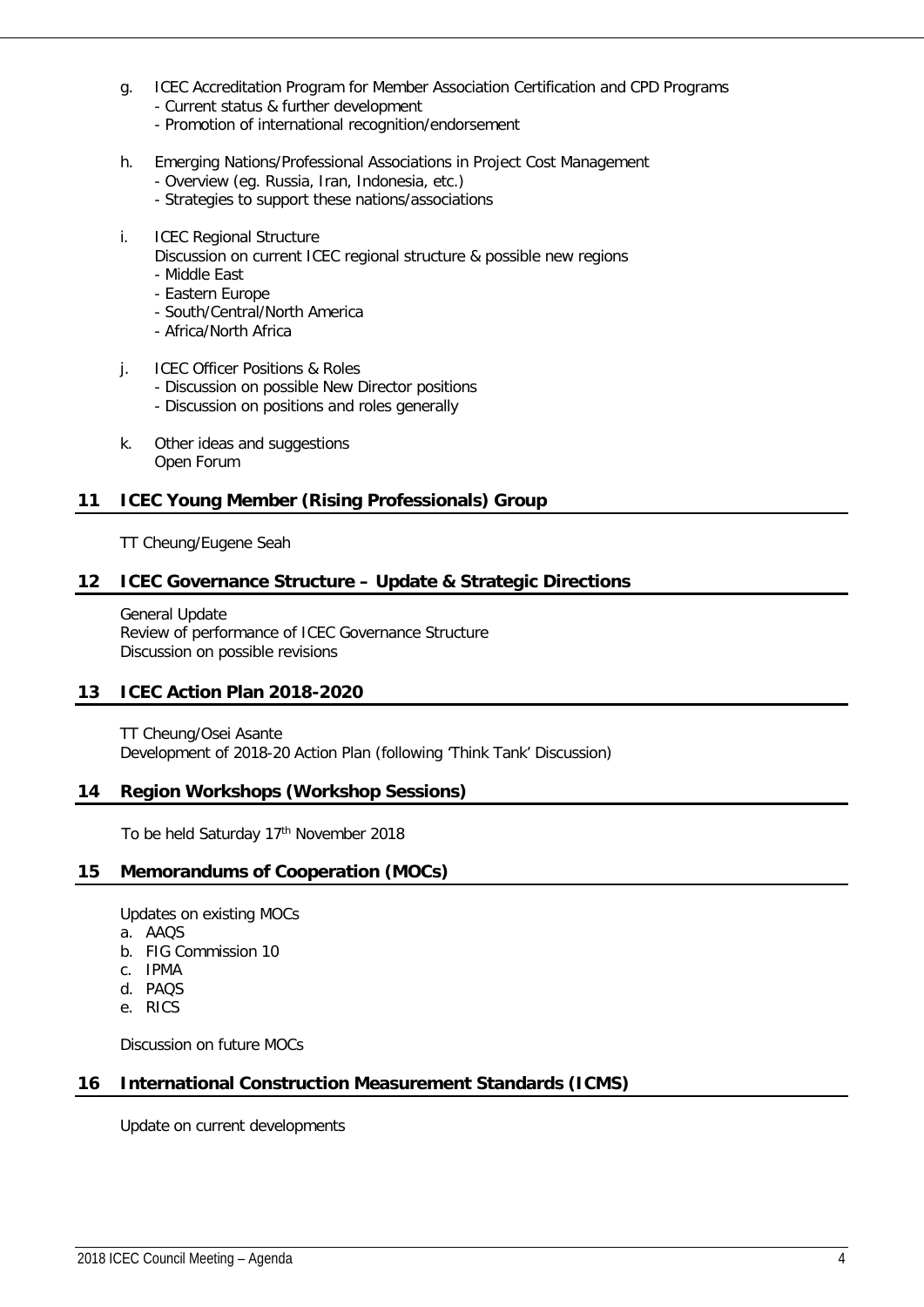#### **17 ICEC Region Meetings Held During 2017-2018**

**2017** Region 1 4-5 July 2017 - Rio de Janeiro, Brazil. Held in conjunction with the national Brazil Cost Engineering Day & IBEC Meetings. Region 2 17 November 2017 – London UK (Mott MacDonald Office, 10 Fleet Place, London) Region 3 2 November 2017, Kampala, Uganda. Held in conjunction with the AAQS General Assembly & African Cost Congress from 2-3 November 2017 Region 4 23 July 2017 – Vancouver, Canada. Held in conjunction with the 21st PAQS Congress & PAQS Annual Board Meeting held from 22-25 July 2017. **2018** Region 1 Two Region 1 meetings: North America - 8 February 2018, Indian Wells, California. Held in conjunction with the AACE 2018 Western Winter Workshop 8-11 February South America - 6-7 August 2018, Sao Paulo, Brazil. Held in conjunction with the IBEC national Brazil Cost Engineering Day & IBEC International Meetings Region 2 17 November 2018 – Sydney, Australia. A special Region 2 meeting will be held just after the ICEC Council Meeting in Sydney Region 3 To be confirmed Region 4 17 November 2018 – Sydney, Australia. This will be held as part of the PAQS 2018 Annual Board Meeting in Sydney **18 ICEC Region Meetings Planned for 2019-2020** For discussion

#### **19 Kenneth Humphreys Paper Award for Young and Student Members**

Report on 2018 Awards – Peter Smith

#### **20 ICEC Jan Korevaar Best Congress Paper Award**

Report on 2018 Award – Peter Smith

#### **21 ICEC 2018 Awards**

(At the discretion of the Chair, this portion of the meeting may be closed to non-delegates and nominated award recipients)

- a. Distinguished International Fellow (DIF) Awards (Nominations for DIF awards are to be presented for vote of official delegates)
- b. Chair's Award
- c. Region Awards

#### **22 Election of Officers for 2018-2020**

Alexia Nalewaik